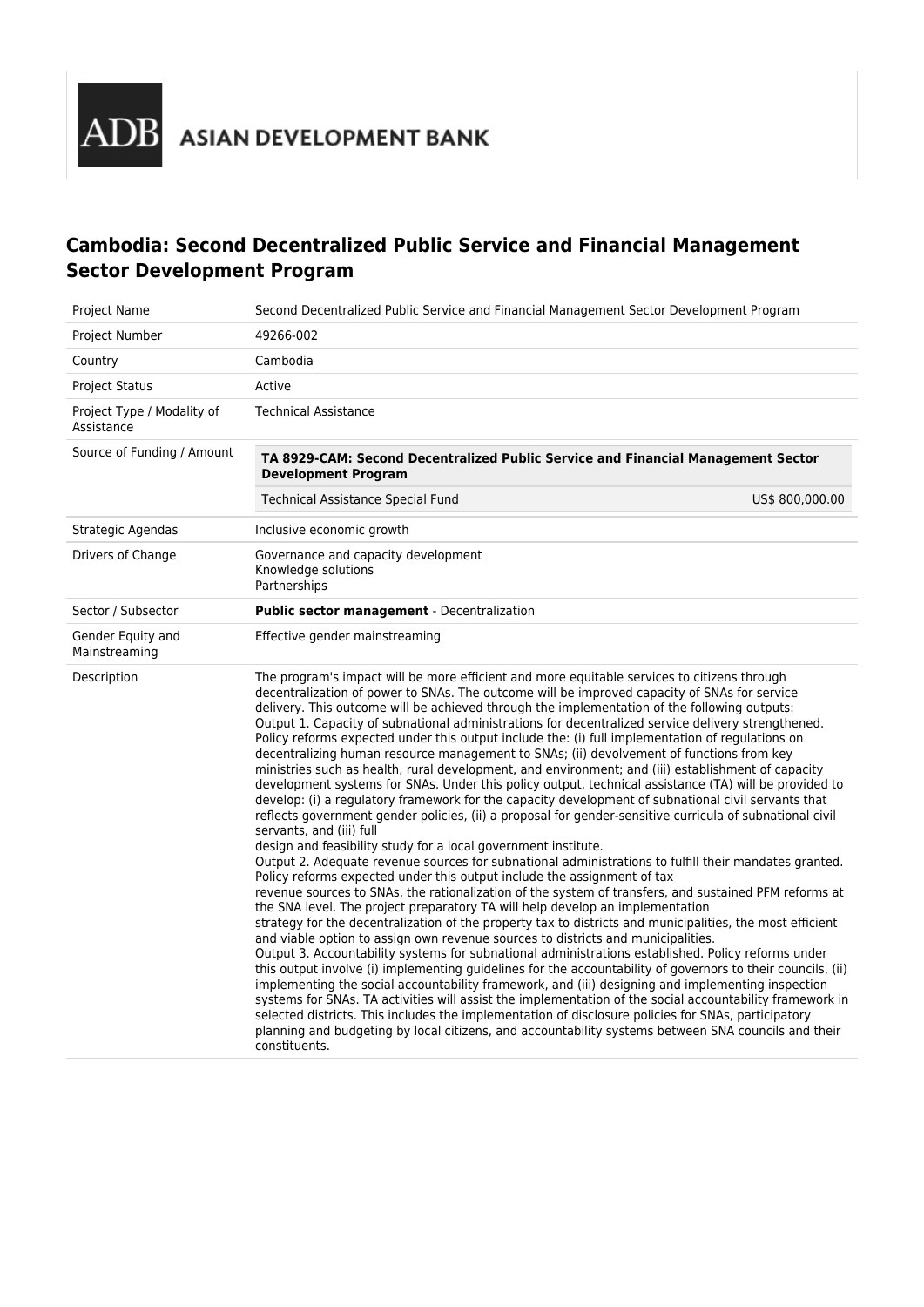| Project Rationale and<br>Linkage to Country/Regional<br>Strategy | Unequal geographical access to basic social services is a major constraint to inclusive growth in<br>Cambodia. Increasingly, quality service delivery will rest on skilled and accountable subnational<br>administrations (SNAs), for which substantive investments in capacity development are required. The<br>proposed Second Decentralized Public Service and Financial Management Sector Development<br>Program will help improve the capacity of SNAs for local service delivery, as reguired under the 3-year<br>implementation plan of the National Program for Subnational Democratic Development (2015 2018)<br>$(NCCD-S)$ .<br>While poverty has decreased substantially in Cambodia, vulnerability is high and large regional<br>differences persist. The national poverty rate fell from 22.9% in 2009 to 18.9% in 2012, but some<br>provinces along the Tonle Sap and in the northwest still reported poverty rates of well over 30%. Only<br>37% of the rural population has access to improved sanitation and 44% has access to clean water<br>sources, in contrast to over 70% in urban areas. National gains in access to health services also<br>conceal broad provincial disparities, and several provinces will not reach the Millennium Development<br>Goal targets for infant and maternal mortality rates.<br>A weak regulatory environment, lack of adequate funding for service delivery, unclear responsibilities<br>for service delivery across levels of administration, and weak accountability mechanisms between<br>government and citizens can explain the observed differences in coverage and quality of basic<br>services. The government has begun to devolve the responsibilities for core service delivery to<br>districts and municipalities. The decentralization will challenge these SNAs since they operate in<br>fledgling local governance systems and under weak resource endowments. Total spending by SNAs in<br>Cambodia represented 7% of overall public spending in 2014, of which districts and municipalities (the<br>focus of decentralization efforts) accounted for 20%.<br>Large investment needs to boost the skills of subnational administrations. Progress on expenditure<br>and revenue decentralization needs to be coupled with substantial investments<br>in capacity development of the local civil service, to allow for efficient service delivery and responsible<br>financial management. Over 10,000 staff working in district and municipal<br>administrations in Cambodia require skills development in a broad range of areas. This calls for |
|------------------------------------------------------------------|--------------------------------------------------------------------------------------------------------------------------------------------------------------------------------------------------------------------------------------------------------------------------------------------------------------------------------------------------------------------------------------------------------------------------------------------------------------------------------------------------------------------------------------------------------------------------------------------------------------------------------------------------------------------------------------------------------------------------------------------------------------------------------------------------------------------------------------------------------------------------------------------------------------------------------------------------------------------------------------------------------------------------------------------------------------------------------------------------------------------------------------------------------------------------------------------------------------------------------------------------------------------------------------------------------------------------------------------------------------------------------------------------------------------------------------------------------------------------------------------------------------------------------------------------------------------------------------------------------------------------------------------------------------------------------------------------------------------------------------------------------------------------------------------------------------------------------------------------------------------------------------------------------------------------------------------------------------------------------------------------------------------------------------------------------------------------------------------------------------------------------------------------------------------------------------------------------------------------------------------------------------------------------------------------------------------------------------------------------------------------------------------------------------------------------------------------------------------------------------------------------------------------------------------------------------------------------------------------------------------------|
|                                                                  | interagency coordination and adequate funding.                                                                                                                                                                                                                                                                                                                                                                                                                                                                                                                                                                                                                                                                                                                                                                                                                                                                                                                                                                                                                                                                                                                                                                                                                                                                                                                                                                                                                                                                                                                                                                                                                                                                                                                                                                                                                                                                                                                                                                                                                                                                                                                                                                                                                                                                                                                                                                                                                                                                                                                                                                           |
|                                                                  | Since 2013, SNAs have been assigned nontax revenue sources (fees and charges) plus fiscal transfers.<br>Despite this substantive progress, much remains to be done to build solid and broad-based revenue<br>bases for SNAs. This involves (i) assigning tax revenues to SNAs, an essential element of                                                                                                                                                                                                                                                                                                                                                                                                                                                                                                                                                                                                                                                                                                                                                                                                                                                                                                                                                                                                                                                                                                                                                                                                                                                                                                                                                                                                                                                                                                                                                                                                                                                                                                                                                                                                                                                                                                                                                                                                                                                                                                                                                                                                                                                                                                                   |
|                                                                  | accountability between SNAs and local citizens; (ii) ensuring equitable distribution of fiscal transfers;<br>and (iii) implementing efficient user fees and charges for local public services.                                                                                                                                                                                                                                                                                                                                                                                                                                                                                                                                                                                                                                                                                                                                                                                                                                                                                                                                                                                                                                                                                                                                                                                                                                                                                                                                                                                                                                                                                                                                                                                                                                                                                                                                                                                                                                                                                                                                                                                                                                                                                                                                                                                                                                                                                                                                                                                                                           |

#### Impact

### **Project Outcome**

Description of Outcome

Progress Toward Outcome

**Implementation Progress**

Description of Project Outputs

Status of Implementation Progress (Outputs, Activities, and Issues)

Geographical Location

#### **Summary of Environmental and Social Aspects**

Environmental Aspects

Involuntary Resettlement

Indigenous Peoples

**Stakeholder Communication, Participation, and Consultation**

During Project Design

During Project Implementation

#### **Business Opportunities**

Consulting Services A mix of firm-based and individual consultants will be engaged, indicatively for 25 person-months of international inputs and 50 person-months of national inputs. ADB will select and engage consultants in accordance with its Guidelines on the Use of Consultants (2013, as amended from time to time). The firm will be selected using the fixed-budget selection method. Some of the contingency funds will remain unallocated for individual consultants, to be identified as needed. Upon completion of the TA, equipment procured under the TA will be transferred to the executing agency.